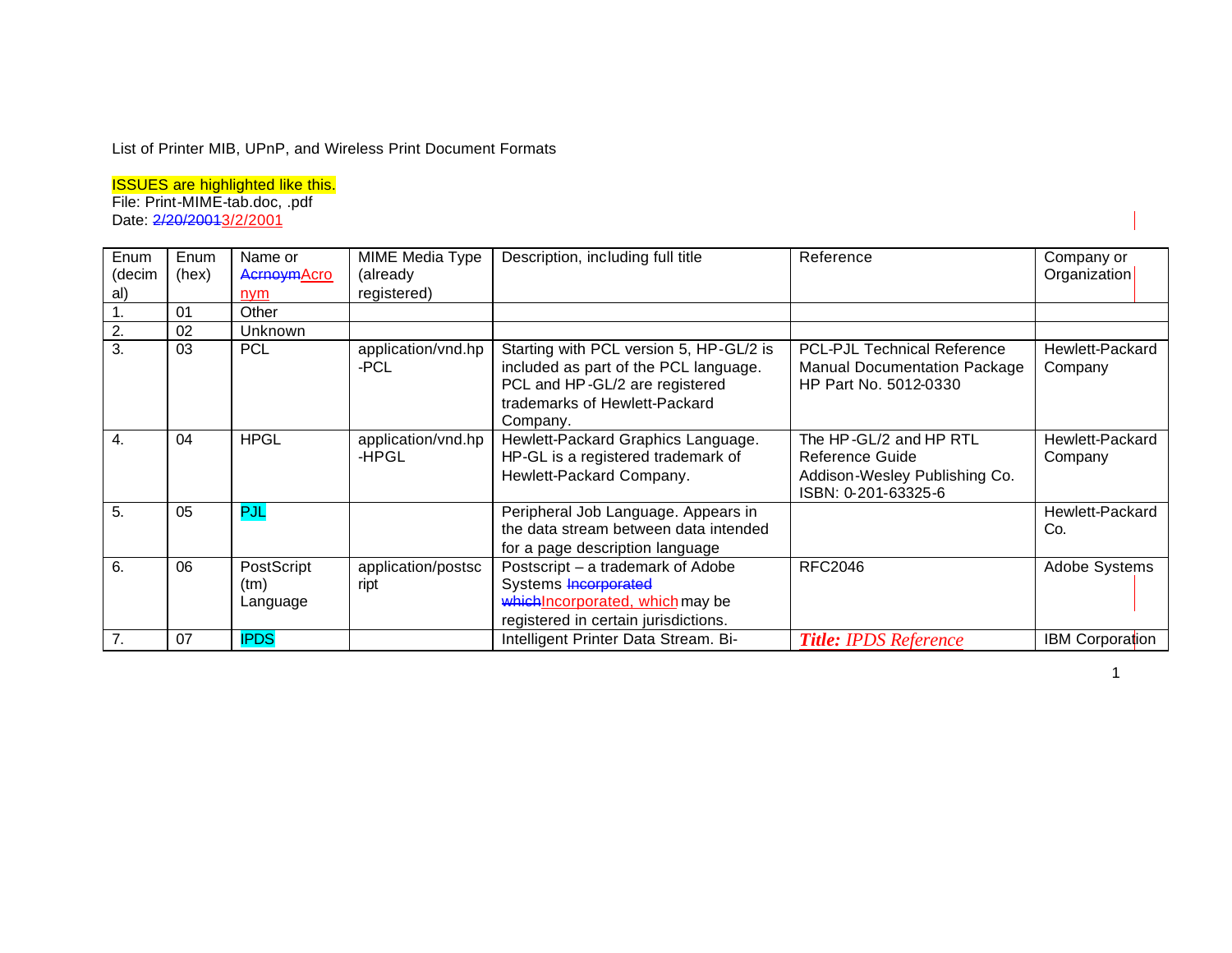|    |    |                  | directional print data stream for<br>documents consisting of data objects<br>(text, image, graphics, bar codes),<br>resources (fonts, overlays) and page,<br>form and finishing instructions.<br>Facilitates system level device control,<br>document tracking and error recovery<br>throughout the print process. | <b>Authors: David E. Stone</b><br><b>Document Number: S544-</b><br>3417                                                                                                                                                                                                                                                                                                                   |                                                          |
|----|----|------------------|--------------------------------------------------------------------------------------------------------------------------------------------------------------------------------------------------------------------------------------------------------------------------------------------------------------------|-------------------------------------------------------------------------------------------------------------------------------------------------------------------------------------------------------------------------------------------------------------------------------------------------------------------------------------------------------------------------------------------|----------------------------------------------------------|
| 8. | 08 | <b>PPDS</b>      | IBM Personal Printer Data Stream.<br>Originally called IBM ASCII, the name<br>was changed to PPDS when the Laser<br>Printer was introduced in 1989                                                                                                                                                                 |                                                                                                                                                                                                                                                                                                                                                                                           | Lexmark<br>International,<br>Inc.<br>www.lexmark.co<br>m |
| 9. | 09 | scane/E<br>ESC/P | <b>ESC/P</b> means Epson Standard Code<br>for Printers.<br>Epson originally developed the<br>printer language ESC/P for use with<br>their early dot-matrix printers. Today<br>it is supported also by Epson inkjet<br>and laser printers as well as by many<br>other dot-matrix printers in the<br>market.         | ftp://ftp.epson.com/impact/ESCO<br>DE.TXT<br>The Epson "ESC/P2<br><b>Reference Manual"</b> includes<br>ESC/P and ESC/P2, as well as<br>a complete description of the<br>differences in commands<br>supported by each printer.<br>The newest version is August<br>1992, but there is also an<br>addendum, which includes the<br>new Stylus Color commands,<br>identified as: "Epson Stylus | Seiko-Epson<br>Corporation                               |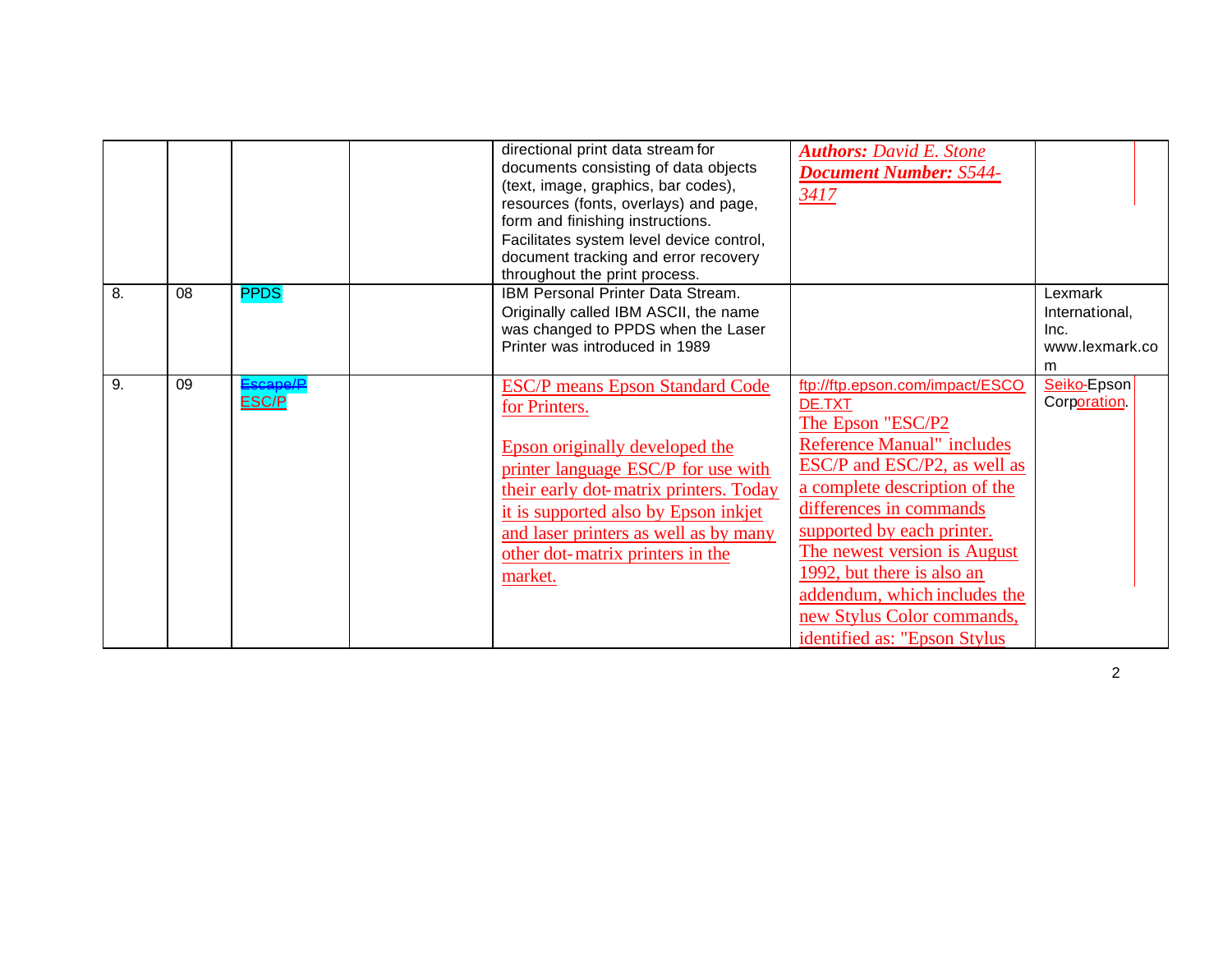|     |    |                   |                     |                                                                                                                                                                                                                                                                                                                                                                                                 | <b>COLOR Programming Note"</b><br>dated July 8, 1994.                                                                         |                                               |
|-----|----|-------------------|---------------------|-------------------------------------------------------------------------------------------------------------------------------------------------------------------------------------------------------------------------------------------------------------------------------------------------------------------------------------------------------------------------------------------------|-------------------------------------------------------------------------------------------------------------------------------|-----------------------------------------------|
| 10. | 0A | Epson             |                     | What is this? ISSUE 01: Should we<br>deprecate this value or clarify its<br>definition to mean ESC/P2 (see number<br>68, below)?                                                                                                                                                                                                                                                                |                                                                                                                               | Sieko-Epson<br>Corporation                    |
| 11. | 0B | <b>DDIF</b>       |                     | Digital Document Interchange Format                                                                                                                                                                                                                                                                                                                                                             |                                                                                                                               | Digital<br>Equipment<br>Corp. (now<br>Compaq) |
| 12. | OC | <b>Interpress</b> |                     | <b>Xerox predecessor to Postscript</b>                                                                                                                                                                                                                                                                                                                                                          |                                                                                                                               | Xerox Corp.<br>www.xerox.com                  |
| 13. | 0D | ISO 6429          |                     | Control functions for Coded Character<br>Sets (has ASCII control characters, plus<br>additional controls for character imaging<br>devices.)                                                                                                                                                                                                                                                     | ISO 6429 Control functions for<br><b>Coded Character Sets</b>                                                                 | <b>ISO</b>                                    |
| 14. | 0E | LineData          |                     | Line-data - Lines of data as separate<br>ASCII or EBCDIC records and<br>containing no control functions (no CR,<br>LF, HT, FF, etc.) For use with traditional<br>line printers. May use CR and/or LF to<br>delimit lines, instead of records.<br><b>ISSUE 02: Should we define MIME</b><br>parameters to handle the variability<br>defined in ISO DPA (and used in<br>practice with Line Data)? | ISO 10175 Document Printing<br>Application (DPA)<br><b>ISSUE 03: Or should we</b><br>reference the IBM documents<br>directly? | <b>ISO</b>                                    |
| 15. | 0F | <b>MODCA</b>      | application/ vnd.ib | Mixed Object Document Content                                                                                                                                                                                                                                                                                                                                                                   | <b>MIME Registry talks about</b>                                                                                              | <b>IBM Corporation</b>                        |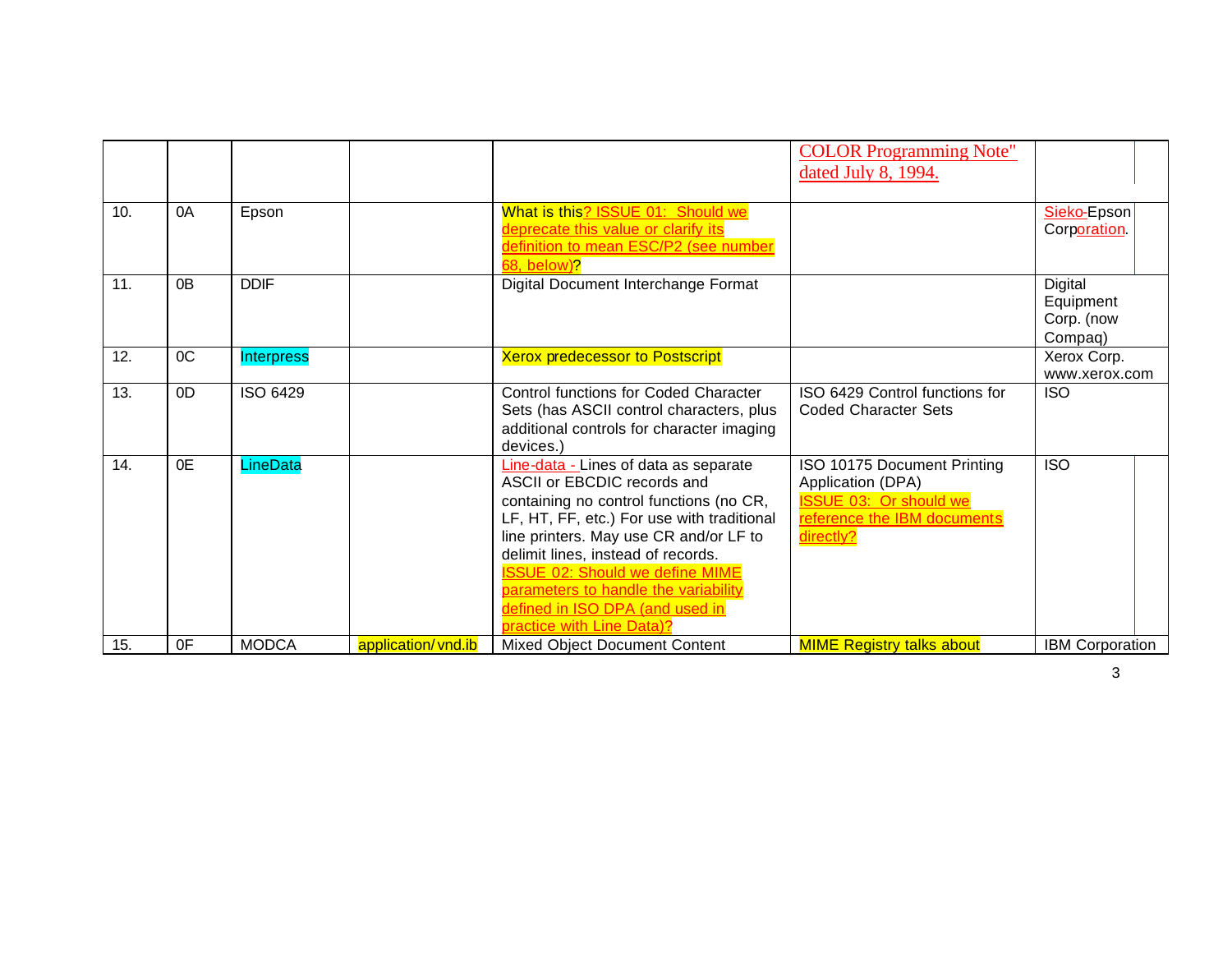|                   |    |                | m.modcap<br><b>ISSUE: 04 This</b><br>value was found<br>in the IANA MIME<br>registry, is this the<br>correct_value? | Architecture. Definitions that allow the<br>composition, interchange, and<br>presentation of final form documents as<br>a collection of data objects (text, image,<br>graphics, bar codes), resources (fonts,<br>overlays) and page, form and finishing<br>instructions | MO:DCA-P ISSUE 05: Is this<br>the same as the Printer MIB<br>enum? Yes. "P" stands for the<br><b>Presentation form of MO:DCA</b><br>(as opposed to the stored form)<br><b>Title: MO:DCA Reference</b><br><b>Document Number: SC31-</b><br>6802 | www.ibm.com                                    |
|-------------------|----|----------------|---------------------------------------------------------------------------------------------------------------------|-------------------------------------------------------------------------------------------------------------------------------------------------------------------------------------------------------------------------------------------------------------------------|------------------------------------------------------------------------------------------------------------------------------------------------------------------------------------------------------------------------------------------------|------------------------------------------------|
| 16.               | 10 | <b>ReGIS</b>   |                                                                                                                     | Remote Graphics Instruction Set                                                                                                                                                                                                                                         |                                                                                                                                                                                                                                                | Digital<br>Equipment<br>Corp. (now<br>Compaq)  |
| 17.               | 11 | <b>SCS</b>     |                                                                                                                     | SNA Character String Bi-directional print<br>data stream for SNA LU-1 mode of<br>communication                                                                                                                                                                          |                                                                                                                                                                                                                                                | <b>IBM Corporation</b><br>www.ibm.com          |
| 18.               | 12 | SPDL           |                                                                                                                     | ISO 10180 Standard Page Description<br>Language.                                                                                                                                                                                                                        | ISO 10180 Standard Page<br><b>Description Language</b>                                                                                                                                                                                         | <b>ISO</b>                                     |
| 19.               | 13 | <b>TEK4014</b> |                                                                                                                     |                                                                                                                                                                                                                                                                         |                                                                                                                                                                                                                                                | Tektronix Corp.,<br>now part of<br>Xerox Corp. |
| 20.               | 14 | <b>PDS</b>     |                                                                                                                     |                                                                                                                                                                                                                                                                         |                                                                                                                                                                                                                                                | <b>ISSUE 06:</b><br>Who?                       |
| 21.               | 15 | <b>IGP</b>     |                                                                                                                     |                                                                                                                                                                                                                                                                         |                                                                                                                                                                                                                                                | Printronix Corp.                               |
| $\overline{22}$ . | 16 | CodeV          |                                                                                                                     | Magnum Code-V, Image and printer<br>control language used to control<br>impact/dot-matrix printers                                                                                                                                                                      |                                                                                                                                                                                                                                                | QMS, Inc.,<br>Mobile AL                        |
| 23.               | 17 | <b>DSC-DSE</b> |                                                                                                                     | Data Stream Compatible and Emulation<br>Bi-directional print data stream for non-                                                                                                                                                                                       |                                                                                                                                                                                                                                                | <b>IBM Corporation</b><br>www.ibm.com          |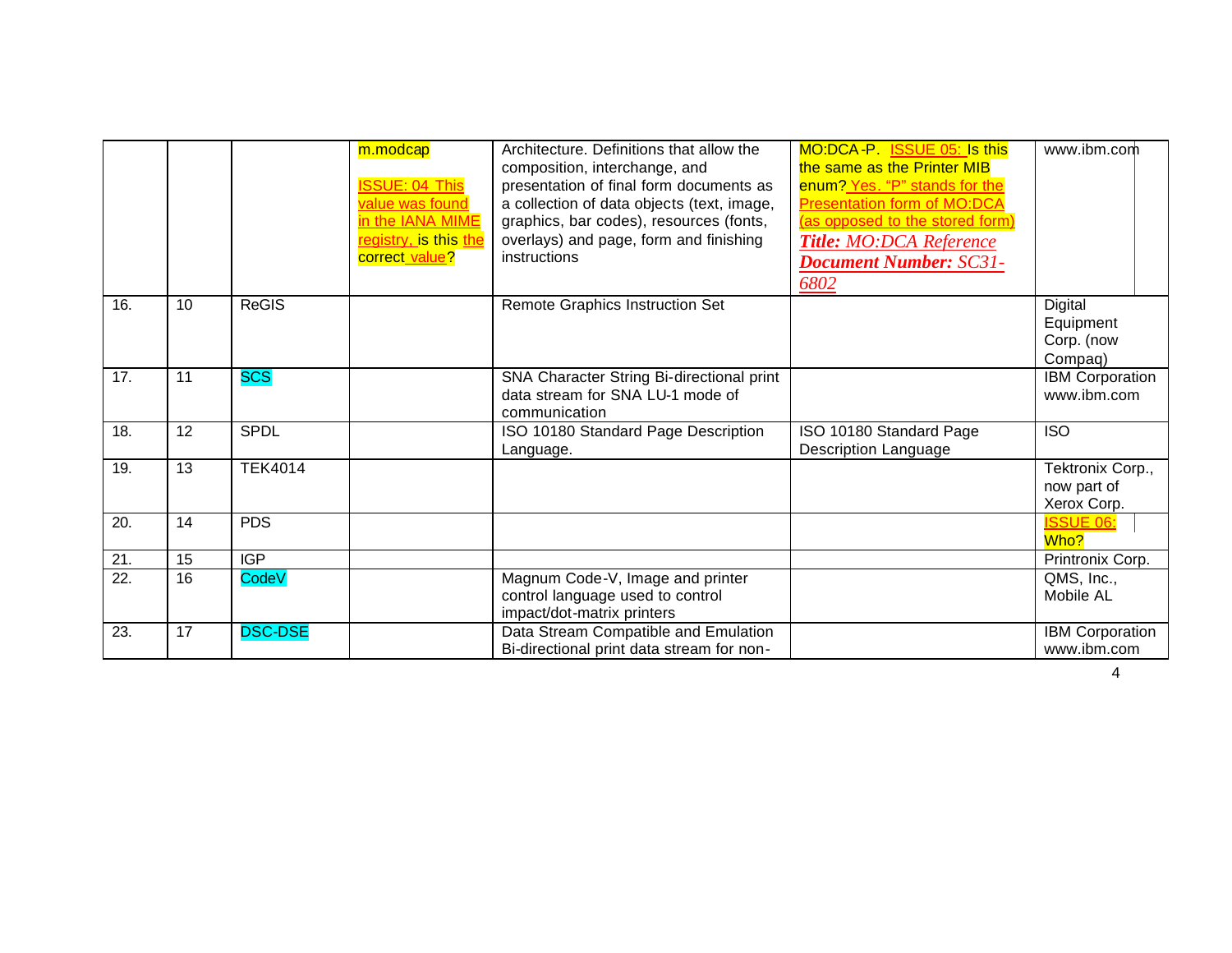|     |                |              |           | SNA (DSC) and SNA LU-3 3270<br>controller (DSE) communications                    |                             |                              |
|-----|----------------|--------------|-----------|-----------------------------------------------------------------------------------|-----------------------------|------------------------------|
| 24. | 18             | <b>WPS</b>   |           | Windows Printing System, Resource                                                 |                             | Developed by                 |
|     |                |              |           | based command/data stream used by<br>Microsoft At Work Peripherals                |                             | the Microsoft<br>Corporation |
| 25. | 19             | LN03         |           | Early DEC-PPL3                                                                    |                             | Digital                      |
|     |                |              |           |                                                                                   |                             | Equipment                    |
|     |                |              |           |                                                                                   |                             | Corp., now                   |
|     |                |              |           |                                                                                   |                             | Compaq                       |
| 26. | 1A             | <b>CCITT</b> |           | Group 3 or 4 FAX.                                                                 |                             | <b>ITU</b>                   |
| 27. | 1B             | <b>QUIC</b>  |           | QUIC (Quality Information Code), Page<br>Description Language for laser printers. |                             | QMS, Inc.                    |
|     |                |              |           | Included graphics, printer control                                                |                             |                              |
|     |                |              |           | capability and emulation of other well-                                           |                             |                              |
|     |                |              |           | known printer.                                                                    |                             |                              |
| 28. | 1 <sup>C</sup> | <b>CPAP</b>  |           | <b>Common Printer Access Protocol</b>                                             |                             | Digital                      |
|     |                |              |           |                                                                                   |                             | Equipment                    |
|     |                |              |           |                                                                                   |                             | Corp. (now                   |
|     |                |              |           |                                                                                   |                             | COMPAQ)                      |
| 29. | 1D             | DEC-PPL      |           | Digital ANSI-Compliant Printing Protocol                                          |                             | Digital                      |
|     |                |              |           |                                                                                   |                             | Equipment                    |
|     |                |              |           |                                                                                   |                             | Corp. (now                   |
|     |                |              |           |                                                                                   |                             | COMPAQ)                      |
| 30. | 1E             | SimpleText   | <b>No</b> | Simple-text: Character coded data,                                                | See ISO 10175 Document      | <b>ISO</b>                   |
|     |                |              |           | including NUL, CR, LF, HT, and FF                                                 | Printing Application (DPA), |                              |
|     |                |              |           | control characters. SimpleText is more                                            | Appendix F.4.13 simple-text |                              |
|     |                |              |           | complex than the text/plain in RFC                                                |                             |                              |
|     |                |              |           | 2046, section 4.1.2                                                               |                             |                              |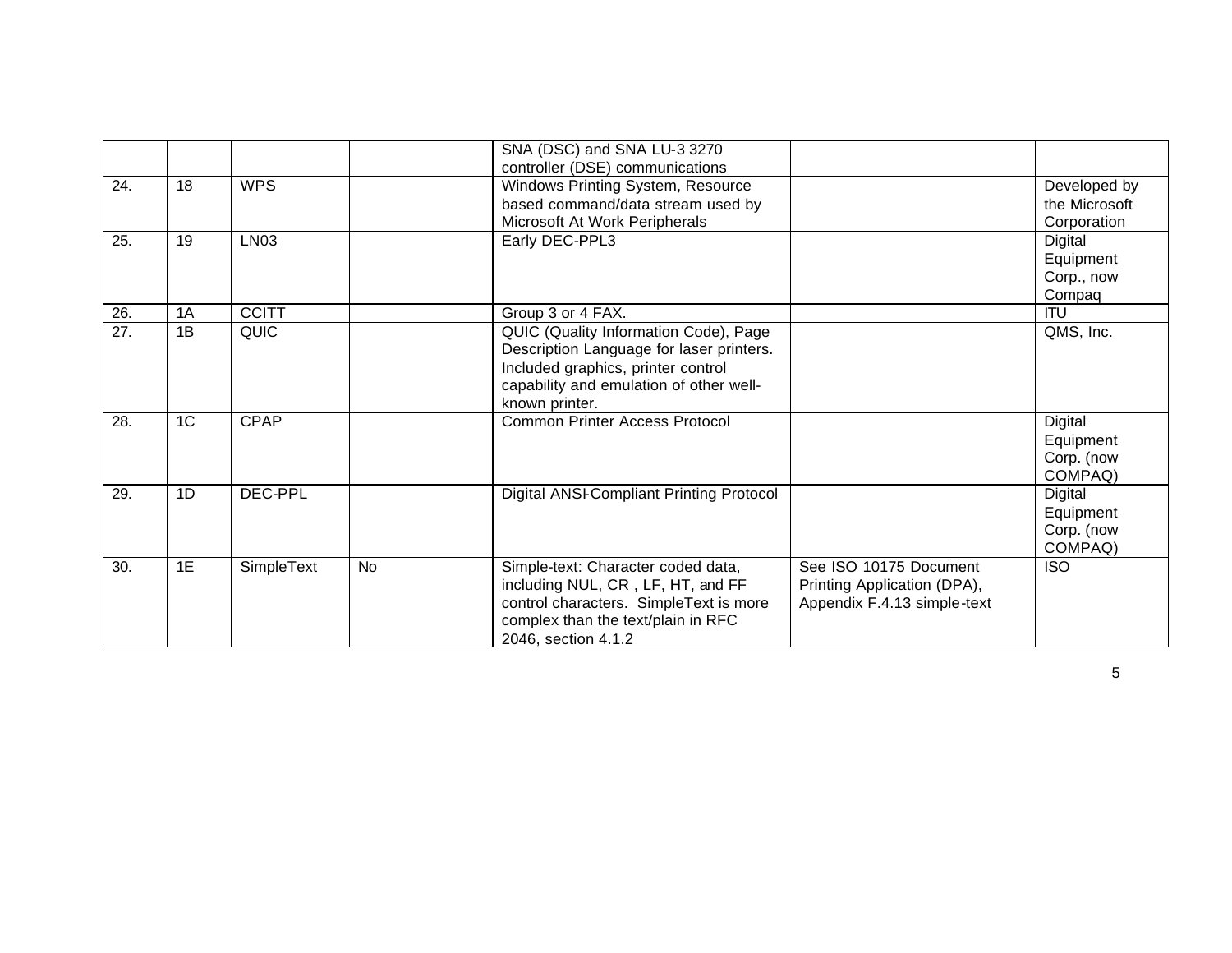| $\overline{31}$ . | 1F | <b>NPAP</b>    |                              | Network Printer Alliance Protocol. This<br>protocol has been superseded by the<br>IEEE 1284.1.                                                                                                                                                                                                                                                                                           |                                                                                                                          | Network Printer<br>Allicance Allianc<br>$e$ (NPA) |
|-------------------|----|----------------|------------------------------|------------------------------------------------------------------------------------------------------------------------------------------------------------------------------------------------------------------------------------------------------------------------------------------------------------------------------------------------------------------------------------------|--------------------------------------------------------------------------------------------------------------------------|---------------------------------------------------|
| 32.               | 20 | <b>DOC</b>     |                              | Document Option Commands, Appears<br>in the data stream between data<br>intended for a page description                                                                                                                                                                                                                                                                                  |                                                                                                                          | QMS, Inc.                                         |
| 33.               | 21 | <b>ImPRESS</b> |                              | Page description language originally<br>developed for the ImageServer product<br>line. A binary language providing<br>representations of text, simple graphics,<br>and some large forms (simple bit-map<br>and CCITT group 3/4 encoded). The<br>language was intended to be sent over<br>an 8-bit channel and supported early<br>document preparation languages (e.g.,<br>TeX and TROFF) |                                                                                                                          | QMS, Inc.                                         |
| 34.               | 22 | Pinwriter      |                              | 24 wire dot matrix printer for USA,<br>Europe, and Asia except Japan. More<br>widely used in Germany, and some<br>Asian countries than in US                                                                                                                                                                                                                                             |                                                                                                                          | NEC Corp.                                         |
| 35.               | 23 | <b>NPDL</b>    |                              | Page printer for Japanese market                                                                                                                                                                                                                                                                                                                                                         |                                                                                                                          | NEC Corp.                                         |
| 36.               | 24 | NEC201PL       |                              | Serial printer language used in the<br>Japanese market                                                                                                                                                                                                                                                                                                                                   |                                                                                                                          | NEC Corp.                                         |
| 37.               | 25 | Automatic      | application/octet-<br>stream | Automatic PDL sensing. Automatic<br>sensing of the interpreter language<br>family by the printer examining the<br>document content. Which actual<br>interpreter language families are sensed                                                                                                                                                                                             | RFC2045, RFC2046 (extended<br>by RFC2911, Internet Printing<br>Protocol/1.1 Model and<br>Semantics, for use in printing) | <b>IETF</b>                                       |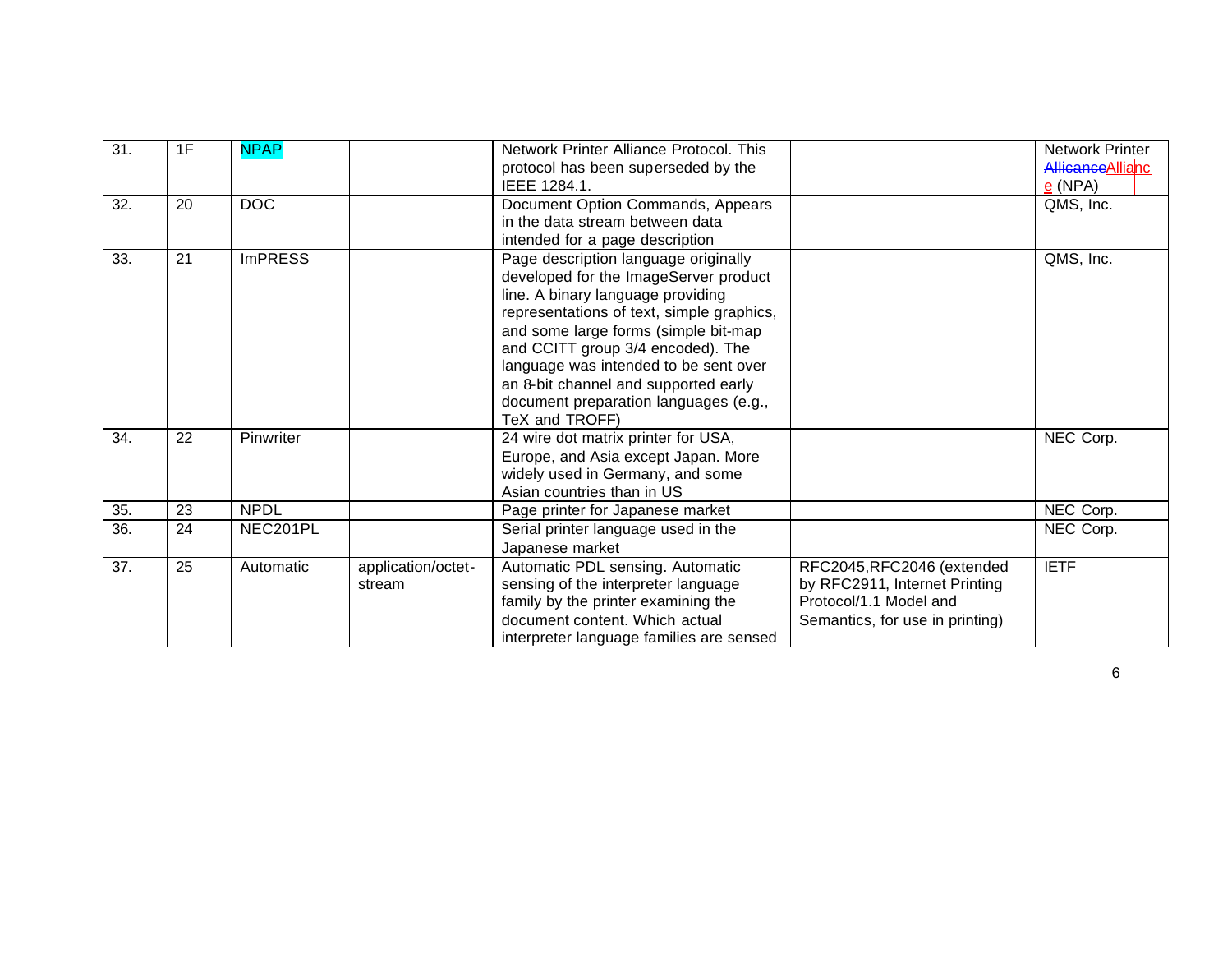|     |    |                  |                                                       | depends on the printer implementation.                                                                                                                                                                  |                 |                                             |  |
|-----|----|------------------|-------------------------------------------------------|---------------------------------------------------------------------------------------------------------------------------------------------------------------------------------------------------------|-----------------|---------------------------------------------|--|
| 38. | 26 | Pages            |                                                       | Page printer Advanced Graphic Escape<br>Set                                                                                                                                                             |                 | IBM Japan                                   |  |
| 39. | 27 | <b>LIPS</b>      |                                                       | <b>LBP</b> (Laser-Beam Printer) Image<br><b>Processing System</b><br><b>Analogous to CaPSL</b>                                                                                                          |                 | Canon                                       |  |
|     |    |                  |                                                       | <b>LIPS supports Diablo 630 (the factory</b><br>setting for the command mode), ISO<br>mode (for printing text data and raster<br>graphics) and VDM mode (for vector<br>graphics and character printing) |                 |                                             |  |
| 40. | 28 | <b>TIFF</b>      | image/tiff<br>image/tiff;faxbw<br>image/tiff;faxcolor | Tagged Image File Format                                                                                                                                                                                | <b>RFC2302</b>  | Aldus (now<br>Adobe Systems<br>Incorporated |  |
| 41. | 29 | Diagnostic       |                                                       | A hex dump of the input to the<br>interpreter                                                                                                                                                           | <b>RFC 1759</b> | <b>IETF</b>                                 |  |
| 42. | 2A | <b>PSPrinter</b> |                                                       | The PostScript Language used for<br>control (with any PDLs)                                                                                                                                             |                 | Adobe Systems<br>Incorporated               |  |
| 43. | 2B | <b>CaPSL</b>     |                                                       | Canon Print Systems Language<br>Another name for this emulation is LIPS<br>(Laser-beam Image Processing<br>System).                                                                                     |                 | Canon                                       |  |
| 44. | 2C | <b>EXCL</b>      |                                                       | <b>Extended Command Language</b>                                                                                                                                                                        |                 | <b>Talaris Systems</b><br>Inc.              |  |
| 45. | 2D | <b>LCDS</b>      |                                                       | Line Conditioned Data Stream                                                                                                                                                                            |                 | Xerox                                       |  |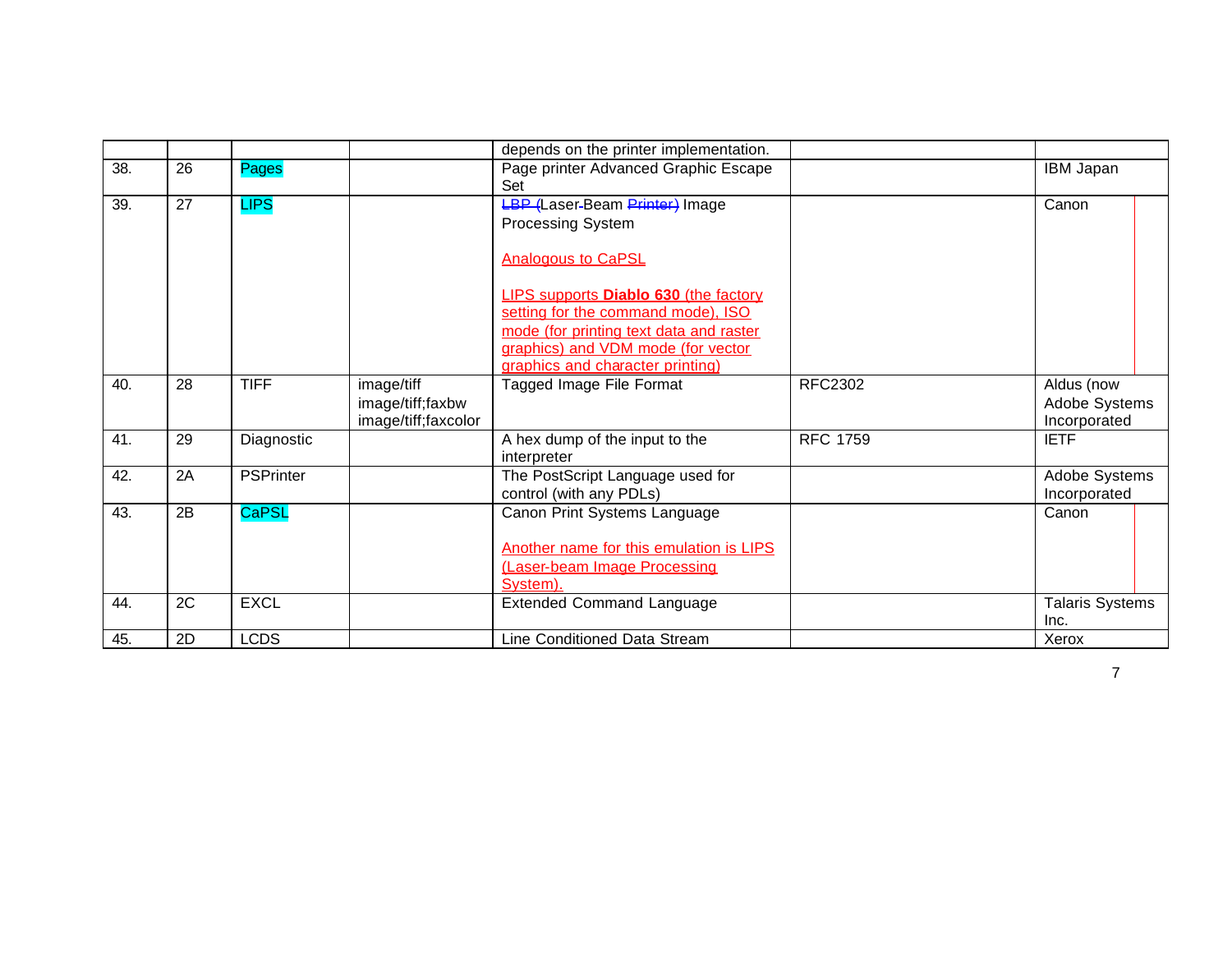|     |    |                    |                    |                                         |                                   | Corporation     |
|-----|----|--------------------|--------------------|-----------------------------------------|-----------------------------------|-----------------|
| 46. | 2E | <b>XES</b>         |                    | Xerox Escape Sequences                  |                                   | Xerox           |
|     |    |                    |                    |                                         |                                   | Corporation     |
| 47. | 2F | <b>PCLXL</b>       | application/vnd.hp | Printer Control Language eXtended       | MIME Registry has:                | Hewlett-Packard |
|     |    |                    | -PCLXL             | Language features for printing, and     | Specification by example: Within  | Co.             |
|     |    |                    |                    | printer control                         | a Windows application select:     |                 |
|     |    |                    |                    |                                         | Print and select as the printer   |                 |
|     |    |                    |                    |                                         | HP 'LaserJet 5/5M - Enhanced      |                 |
|     |    |                    |                    |                                         | Driver' (this driver is available |                 |
|     |    |                    |                    |                                         | from www.hp.com).                 |                 |
|     |    |                    |                    |                                         | Select:                           |                 |
|     |    |                    |                    |                                         | 'Print to File' and then 'Okay'   |                 |
| 48. | 30 | <b>ART</b>         |                    | Advanced Rendering Tools (ART). Page    | Technical reference manual:       | Fuji Xerox Co., |
|     |    |                    |                    | Description language originally         | "ART IV Reference Manual", No     | Ltd.            |
|     |    |                    |                    | developed for the Laser Press printers. | <b>F33M</b>                       |                 |
| 49. | 31 | <b>TIPSI</b>       |                    | Transport Independent Printer System    | IEEE Std. 1284.1                  | <b>IEEE</b>     |
|     |    |                    |                    | Interface (ref. IEEE Std. 1284.1)       |                                   |                 |
| 50. | 32 | <b>Prescribe</b>   |                    | Page description and printer control    | Technical reference manual:       | Kyocera         |
|     |    |                    |                    | language. It can be described with      | "PRESCRIBE II Programming         |                 |
|     |    |                    |                    | ordinary ASCII                          | Manual"                           |                 |
| 51. | 33 | <b>LinePrinter</b> |                    | A simple-text character stream which    |                                   |                 |
|     |    |                    |                    | supports the control codes LF, VT, FF,  |                                   |                 |
|     |    |                    |                    | and plus Centronics or Dataproducts     |                                   |                 |
|     |    |                    |                    | Vertical Format Unit (VFU) language is  |                                   |                 |
|     |    |                    |                    | commonly used on many older model       |                                   |                 |
|     |    |                    |                    | line and matrix printers.               |                                   |                 |
| 52. | 34 | <b>IDP</b>         |                    | Imaging Device Protocol                 |                                   | Apple           |
|     |    |                    |                    |                                         |                                   | Computer.       |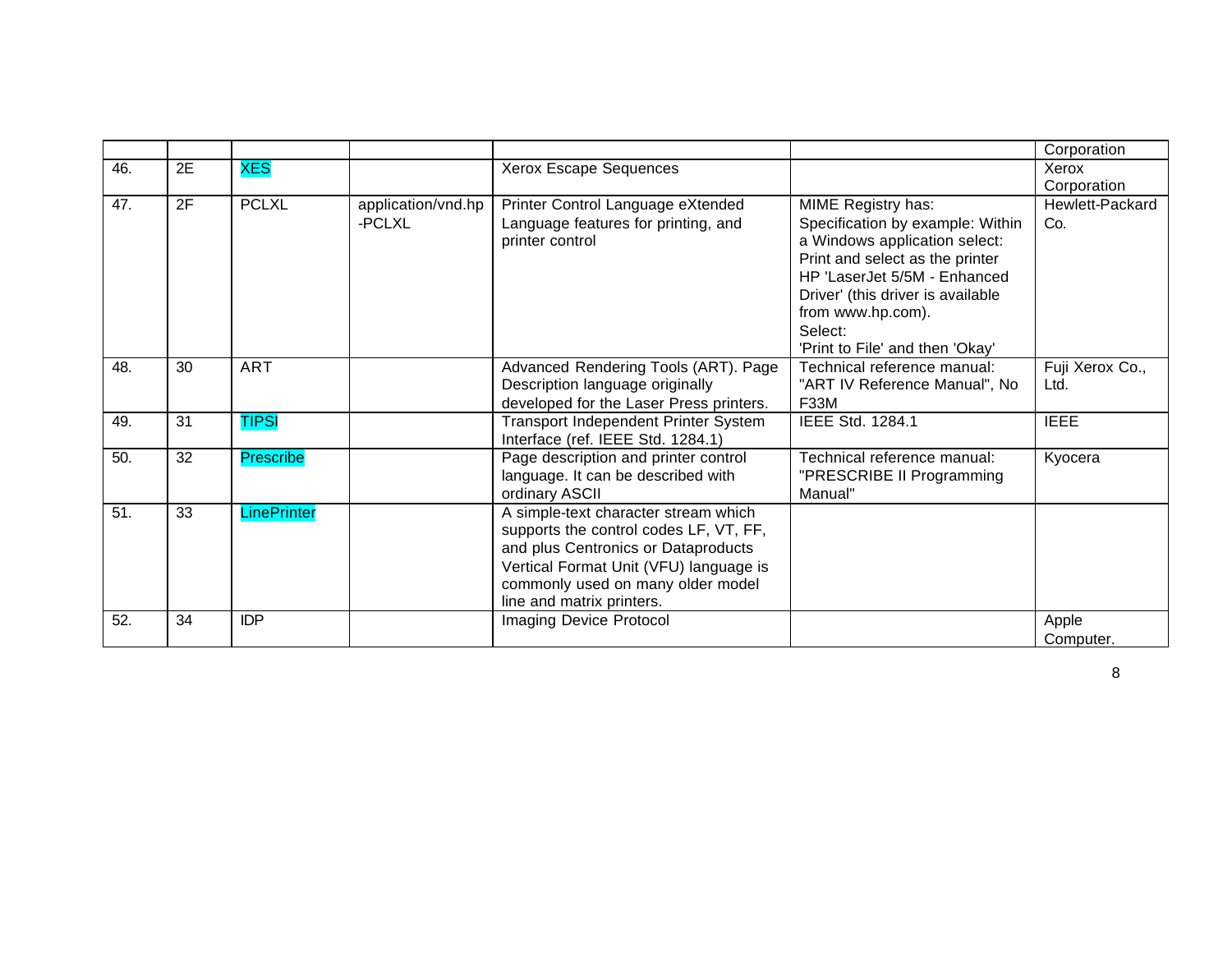| 53. | 35 | <b>XJCL</b>                  |                 | Xerox Job Control Language (JCL). A<br>Job Control language originally<br>developed for the LaserPress printers | Technical reference manual:<br>"ART IV Reference Manual", No<br>F33M                                            | Fuji Xerox Co.,<br>Ltd.                    |
|-----|----|------------------------------|-----------------|-----------------------------------------------------------------------------------------------------------------|-----------------------------------------------------------------------------------------------------------------|--------------------------------------------|
| 54. | 36 | <b>PDF</b>                   | application/pdf | and is capable of switching PDLs.<br>Adobe Portable Document Format                                             | Version 1.0: Portable Document                                                                                  | Adobe Systems,                             |
|     |    |                              |                 |                                                                                                                 | Format Reference Manual,<br>Adobe Systems, Inc, Addison-<br>Wesley Publishing Co. ISBN 0-<br>201-62628-4, 1993. | Inc.                                       |
|     |    |                              |                 |                                                                                                                 | Version 1.1: An Adobe Systems,<br>Inc Technical Note                                                            |                                            |
| 55. | 37 | <b>RPDL</b>                  |                 | Ricoh Page Description Language for<br>printers.                                                                | Technical manual "RPDL<br>command reference" No.307029                                                          | RICOH, Co.<br><b>LTD</b>                   |
| 56. | 38 | <b>IntermecIPL</b>           |                 | Intermec Printer Language for label<br>printers.                                                                | Technical Manual: "IPL<br>Programmers Reference<br>Manual"                                                      | Intermec<br>Corporation                    |
| 57. | 39 | <b>UBIFingerprint</b>        |                 | An intelligent basic-like programming<br>language for label printers.                                           | Reference Manual: "UBI<br>Fingerprint 7.1", No. 1-960434-<br>00                                                 | United Barcode<br>Industries               |
| 58. | 3A | <b>UBIDirectProt</b><br>ocol |                 | An intelligent control language for label<br>printers.                                                          | Programmers Guide: "UBI Direct<br>Protocol", No. 1-960419-00                                                    | <b>United Barcode</b><br><b>Industries</b> |
| 59. | 3B | <b>Fujitsu</b>               |                 | Fujitsu Printer Language                                                                                        | Reference Manual: "FM Printer<br>Sequence" No. 80HP-0770                                                        | <b>FUJITSU</b><br>LIMITED                  |

The following Print Document Formats have been proposed for use in a wireless Basic Print Profile with the following additional enum values assigned. They need to for registration with IANA and should be added to the Printer MIB as well.

| <b>MIMI</b><br>ˈtitle<br>:num<br>num<br>$\sim$<br>$\sqrt{2}$<br>tull<br>;criptior<br>Media<br>. Name<br>omn<br>1001110100<br>$\sim$<br>atarar<br>∍ ⊐ا الت<br>.<br>10000000<br>$\overline{\phantom{a}}$<br>$\cdot$<br>www |  |
|--------------------------------------------------------------------------------------------------------------------------------------------------------------------------------------------------------------------------|--|
|--------------------------------------------------------------------------------------------------------------------------------------------------------------------------------------------------------------------------|--|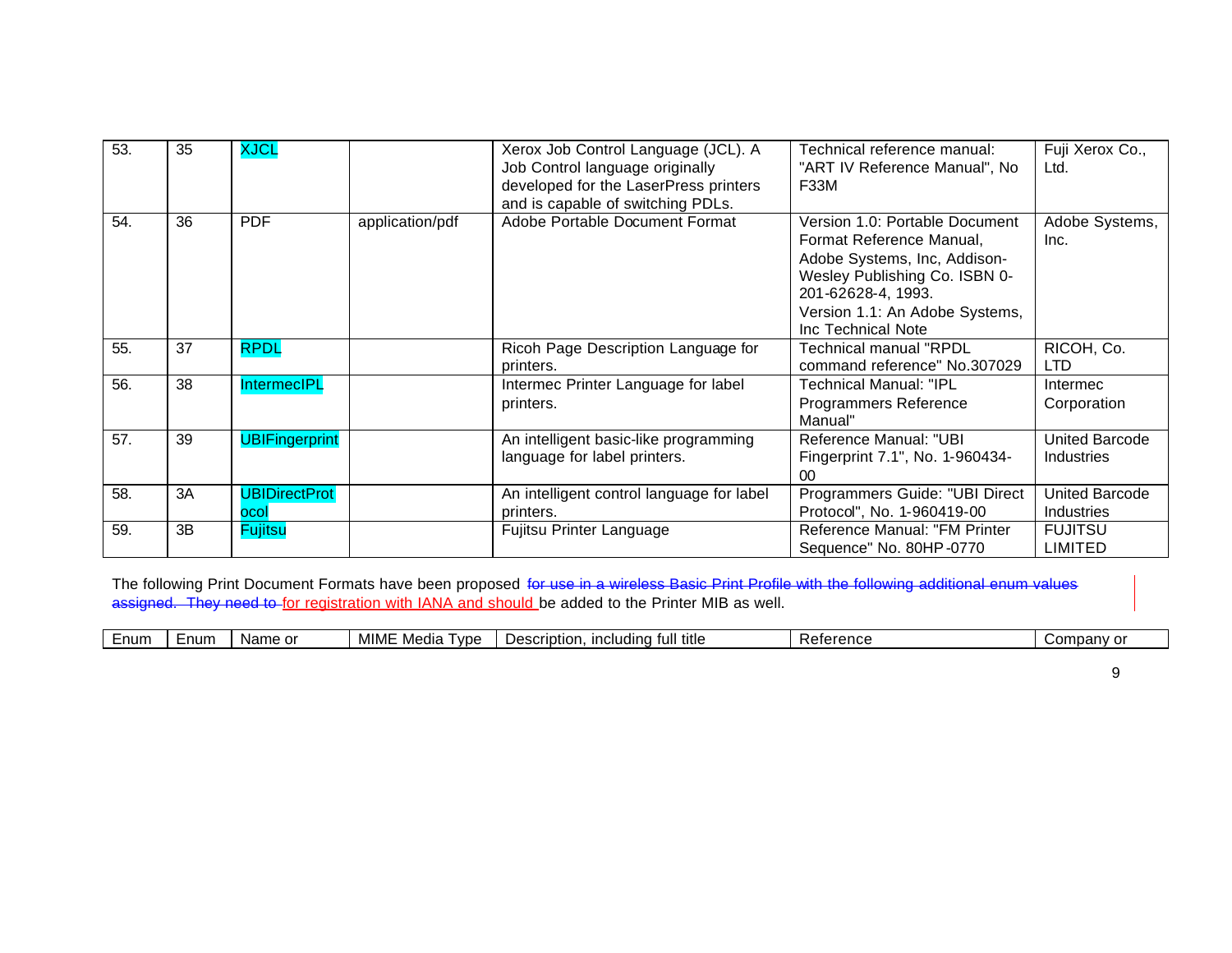| (decim | (hex)           | <b>AcrnoymAcro</b> | (already                                                 |                                             |                                                                                                                                        | Organization                                    |
|--------|-----------------|--------------------|----------------------------------------------------------|---------------------------------------------|----------------------------------------------------------------------------------------------------------------------------------------|-------------------------------------------------|
| al)    |                 | nym                | registered)                                              |                                             |                                                                                                                                        |                                                 |
| 60.    | 3D              | vCard              | text/directory                                           |                                             | <b>RFC2426</b>                                                                                                                         | International<br>Mail Consortium<br>www.imc.org |
| 61.    | $\overline{3E}$ | vCal               | text/calendar                                            |                                             | <b>RFC2445</b>                                                                                                                         | International<br>Mail Consortium<br>www.imc.org |
| 62.    | $\overline{3F}$ | vNote              |                                                          |                                             | Infrared Data Association, IrMC<br>(Ir Mobile Communications)<br>Specification with<br>Published Errata, Version 1.1,<br>February 1999 | International<br>Mail Consortium<br>www.imc.org |
| 63.    | 40              | vMessage           |                                                          |                                             | Infrared Data Association, IrMC<br>(Ir Mobile Communications)<br>Specification with<br>Published Errata, Version 1.1,<br>February 1999 | International<br>Mail Consortium<br>www.imc.org |
| 64.    | 41              | <b>HTML</b>        | text/html                                                | The 'text/html' Media Type                  | RFC 2854, The 'text/html' Media<br>Type. D. Connolly, L. Masinter.<br>June 2000.                                                       | <b>IETF</b><br>www.ietf.org                     |
| 65.    | 42              | <b>XHTML</b>       | application/xhtml+<br>xml (Internet-Draft<br>only)       | The Extensible HyperText Markup<br>Language |                                                                                                                                        | W3C<br>w3c.org                                  |
| 66.    | 43              | XHTML-Basic        | no separate MIME<br>registry planned<br>See draft-baker- | <b>XHTML Basic</b>                          |                                                                                                                                        | W3C<br>w3c.org                                  |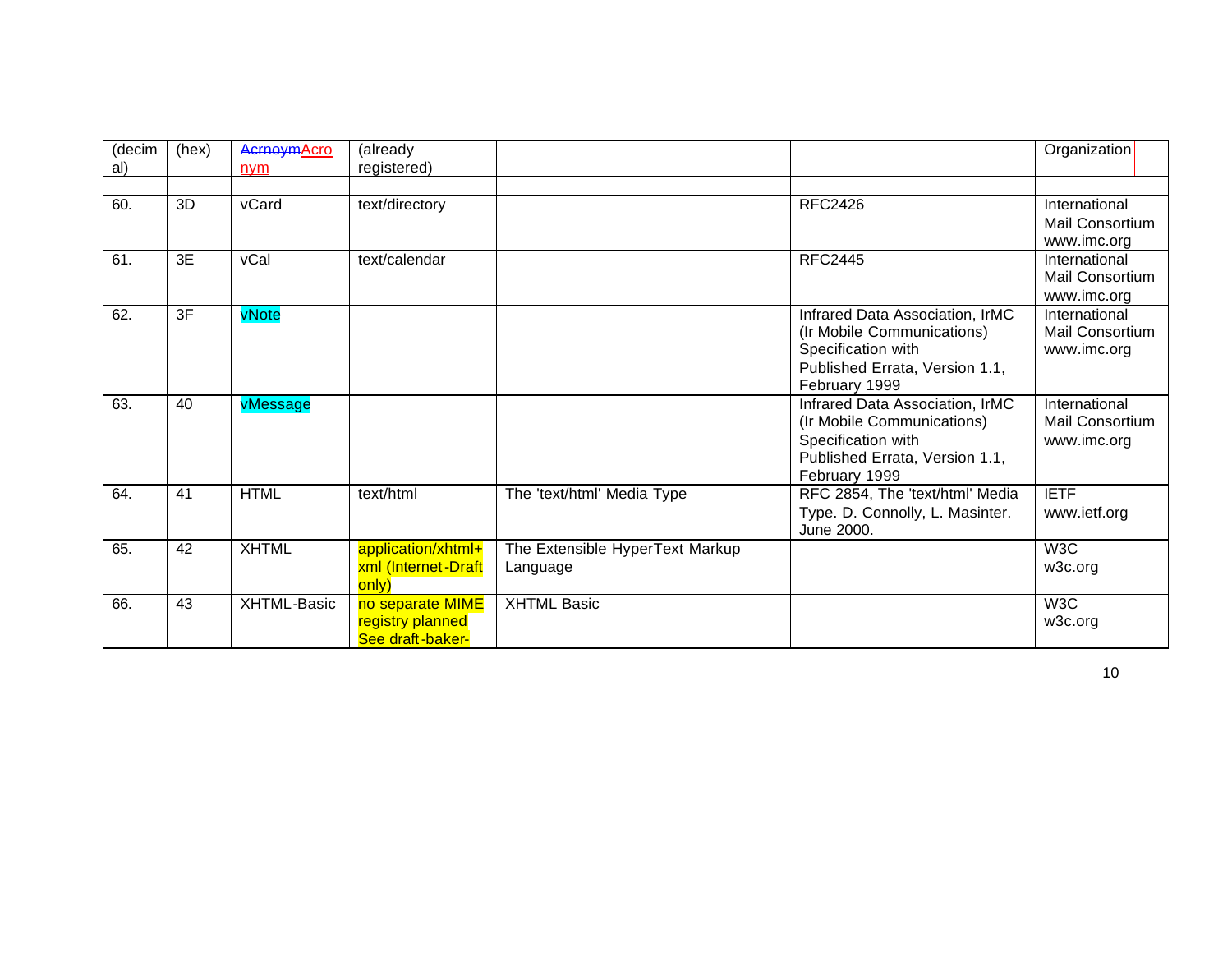|        |    |                    | xhtml-media-reg-<br>00.txt<br><b>ISSUE 07 Or do</b><br>we need a<br>separate MIME<br><b>Registry entry?</b> |                                                                                                                                                                                                                                                     |                                                                                                                                                                                                                                                                                                                                                                                                                              |                                    |
|--------|----|--------------------|-------------------------------------------------------------------------------------------------------------|-----------------------------------------------------------------------------------------------------------------------------------------------------------------------------------------------------------------------------------------------------|------------------------------------------------------------------------------------------------------------------------------------------------------------------------------------------------------------------------------------------------------------------------------------------------------------------------------------------------------------------------------------------------------------------------------|------------------------------------|
| 67.    | 44 | <b>XHTML-Print</b> | application/vnd.pw<br>g-xhtml-print+xml                                                                     | XHTML™ - Print                                                                                                                                                                                                                                      |                                                                                                                                                                                                                                                                                                                                                                                                                              | PWG (Don<br>Wright to<br>register) |
| 67.68. | 45 | ESC/P <sub>2</sub> |                                                                                                             | <b>ESC/P2</b> means Epson Standard<br>Code for Printers, Level 2.<br>ESC/P2 is an enhancement of ESC/P<br>with new functions for font scaling,<br>raster graphic printing and more.<br><b>ISSUE 08: or should ESC/P2 use the</b><br>10 value above? | ftp://ftp.epson.com/impact/ESCO<br>DE.TXT<br>The Epson "ESC/P2<br><b>Reference Manual"</b> includes<br>ESC/P and ESC/P2, as well as<br>a complete description of the<br>differences in commands<br>supported by each printer.<br>The newest version is August<br>1992, but there is also an<br>addendum, which includes the<br>new Stylus Color commands,<br>identified as: "Epson Stylus"<br><b>COLOR Programming Note"</b> | Sieko-Epson<br>Corporation         |

XHTML is a trademark of the World Wide Web Consortium.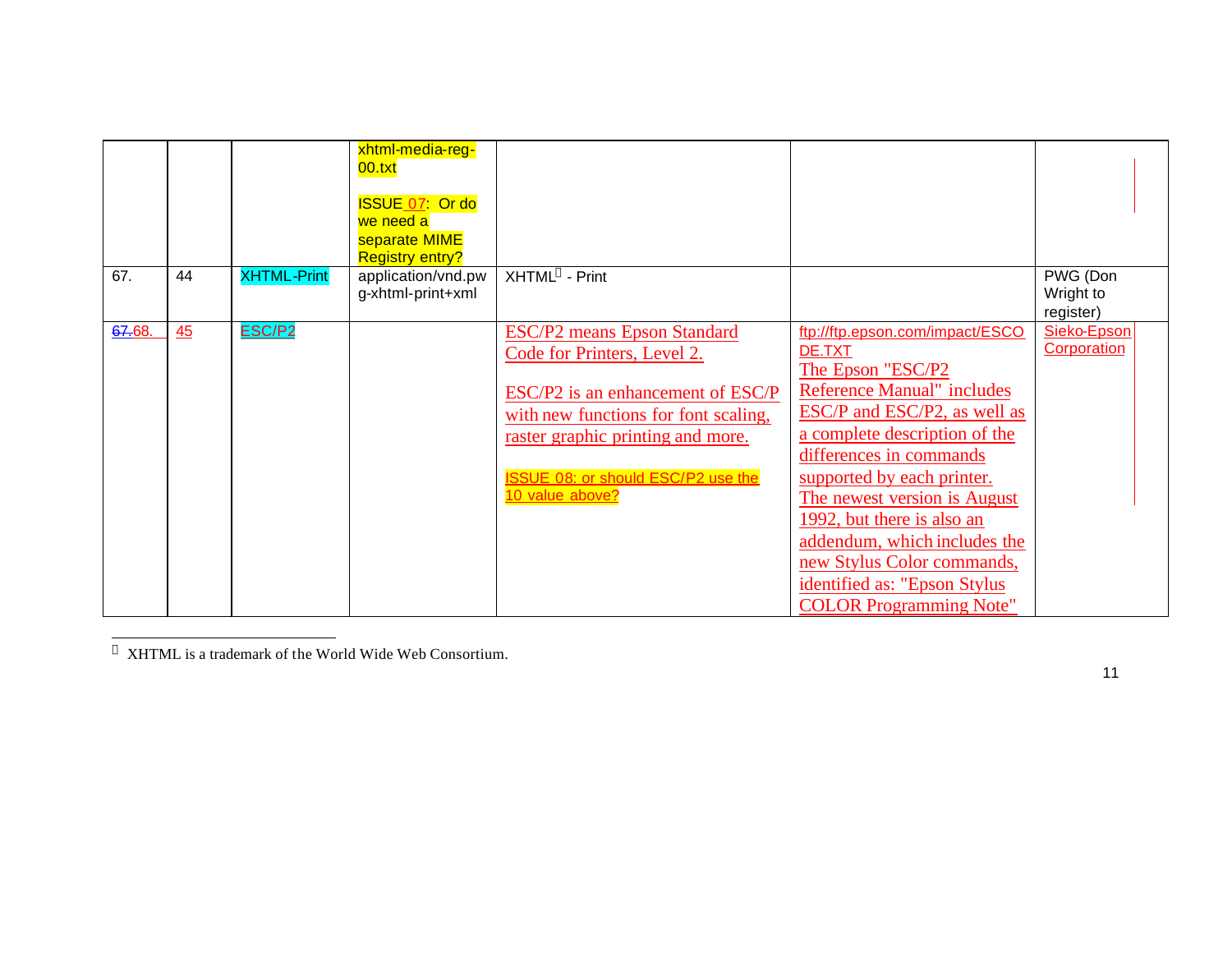|        |    |            |            |                                                                                                                                                                                                                                                                                                                                                                                                         | dated July 8, 1994.                  |                                     |  |
|--------|----|------------|------------|---------------------------------------------------------------------------------------------------------------------------------------------------------------------------------------------------------------------------------------------------------------------------------------------------------------------------------------------------------------------------------------------------------|--------------------------------------|-------------------------------------|--|
| 67.69. | 46 | ditroff    |            | Device-independent troff (ditroff). An<br><b>ASCII description of a typeset</b><br>document. The description specifies the<br>typesetting device, the fonts, and the<br>point sizes of<br>characters to be used, as well as the<br>position of each character on the page.                                                                                                                              | <b>AIX Version 4 Files Reference</b> | <b>IBM</b>                          |  |
| 67.70. | 47 | d630       |            | Originally used with daisywheel<br>printers and typewriters. Supports<br>tabulation, line and character<br>spacing, attribute selection (bold,<br>double-strike, underline), horizontal<br>movement in both directions,<br>proportional spacing and automatic<br>centering and justification among<br>others. This emulation is sometimes<br>used as a basis for other, vendor<br>specific, emulations. |                                      | Diablo?                             |  |
| 67.71. | 48 | gif        | image/gif  |                                                                                                                                                                                                                                                                                                                                                                                                         | [RFC2045, RFC2046]                   |                                     |  |
| 67.72. | 49 | ipeg       | image/jpeg |                                                                                                                                                                                                                                                                                                                                                                                                         | [RFC2045, RFC2046]                   |                                     |  |
| 67.73. | 4A | <u>kal</u> |            | <b>KGL is a superset of postscript</b><br>supported by Kodak/Heidleberg's                                                                                                                                                                                                                                                                                                                               |                                      | Kodak?<br>Heidleberg?<br>$\sqrt{2}$ |  |